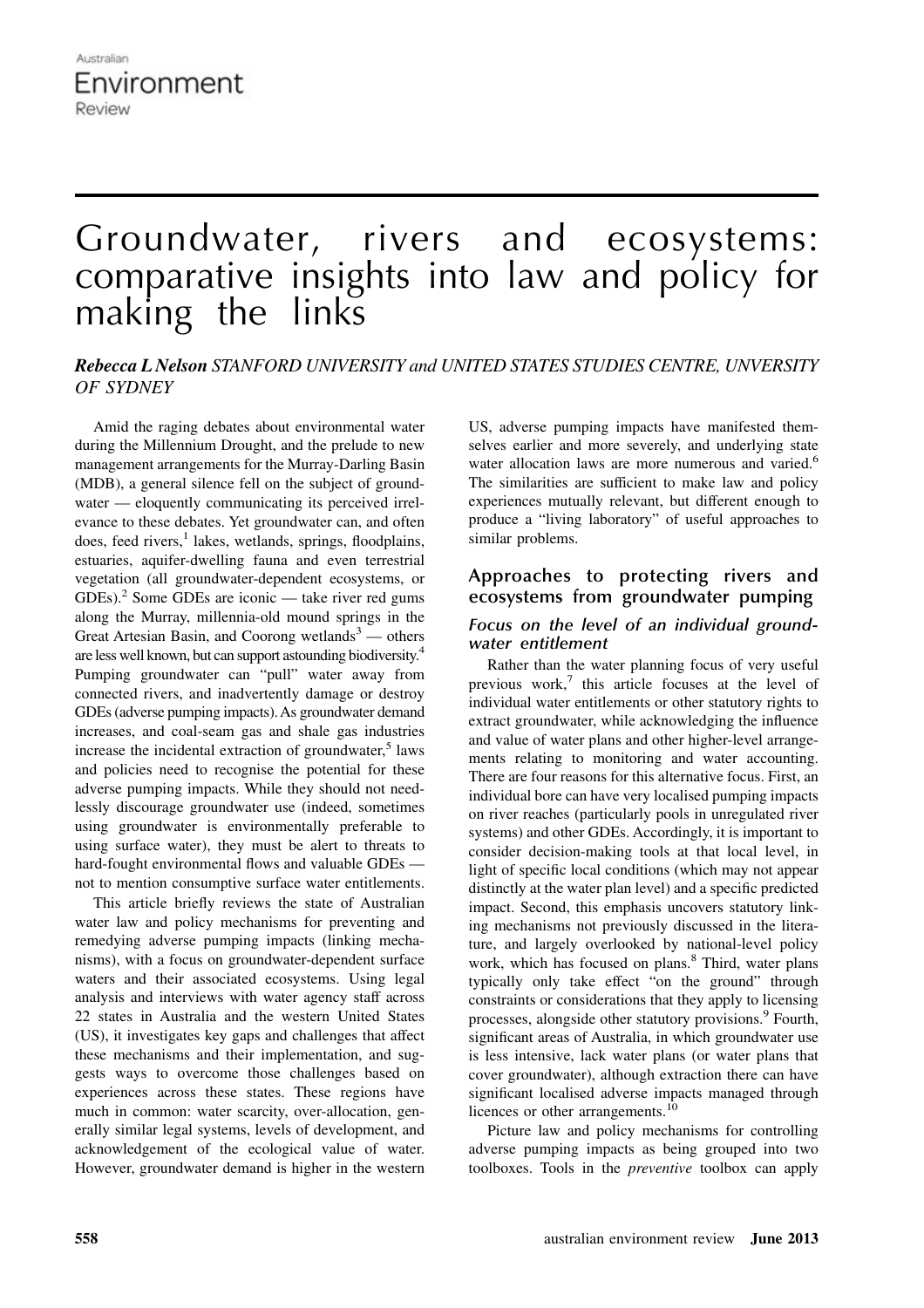Australian Environment

before pumping itself commences, when an agency receives the application and considers its predicted impacts against acceptable thresholds of impact. Tools in the remedial toolbox can apply after pumping commences, when an agency can deal with any unacceptable impacts that have manifested in practice, and that were unanticipated earlier or were permitted before the introduction of a preventive licensing policy. A single jurisdiction may use multiple tools in these toolboxes, and most do.

Each toolbox has compartments structured by the method used to set a threshold of acceptable impact: regulatory (mandatory), economic or voluntary. These distinctions, along with comparisons with the western US, serve to expose gaps in these toolboxes and potential for future development.

#### *The preventive toolbox*

Regulatory mechanisms for preventing unacceptable impacts involve using water plans or statutory provisions to set either numerical or principle-based thresholds, beyond which groundwater pumping will not be permitted.

Simple numerical thresholds are one option. They can:

- prohibit or restrict new groundwater uses or bore permits:
	- completely, or for most types of uses, within a water plan area, based on impacts on rivers; $<sup>11</sup>$ </sup>
	- within a set distance of a stream or other GDE (for example, a spring);  $^{12}$  or
	- above a certain prospective total volume of groundwater extraction (cap), which is set considering adverse pumping impacts — for example, reserving a proportion of recharge for environmental purposes;<sup>13</sup> or
- much more rarely, apply a cap or allocate water to surface water and groundwater users in a joint or linked way.<sup>14</sup>

Once they are set, simple thresholds are easy to administer: an agency simply compares a pumping application to a cap figure, or a geographical "nogo zone", to determine whether the pumping may proceed. However, they are relatively imprecise. A large-scale cap can translate into very different levels of impact at a point, depending on the location of bores, particularly in heterogeneous hydrogeological environments. In addition, a simple "no-go zone" that does not follow hydrogeological conditions can allow bores just outside its boundary, which have much the same effect as bores just inside its boundary.<sup>15</sup>

More complex numerical thresholds, which are rare in Australia, set impacts more precisely by requiring a modelled calculation of the pumping impacts of an individual groundwater licence application. The tradeoff is that they are more expensive and time-consuming to administer, and raise questions about the accuracy of the technical models used to predict impacts. An example is refusing a new licence that would result in exceeding a maximum allowable decrease in water table level, or pressure, at a set distance from a river or spring.<sup>16</sup> A related, but less onerous, approach is to set thresholds that require calculating individual pumping impacts using average local values of hydrogeological parameters.<sup>17</sup> Western US states commonly use complex thresholds, typically requiring an agency to refuse an application for a well that would draw more than a certain proportion of its water from a river within a certain period of time.

Numerical thresholds in Australia tend to allow comparatively large adverse pumping impacts. New South Wales (NSW) has banned new groundwater licences in certain areas where 70% of the water pumped from bores is drawn from connected surface waters within a single irrigation season (a "70% in 9 months policy").<sup>18</sup> In formulating sustainable diversion limits for the MDB, the MDB Authority used a "50% in 50 years policy" as a key threshold of risk related to setting groundwater extraction caps.<sup>19</sup>

By contrast, numerical thresholds in western US states are much stricter in areas with fully allocated surface water, even in areas that would be considered to have low connectivity between surface water and groundwater in Australia.<sup>20</sup> Colorado adopts a 0.1% in 100 years policy; Washington and Montana prohibit groundwater pumping having *any* impact over the long term.<sup>21</sup> Groundwater offset programs — conceptually similar to carbon or habitat offsets — make these thresholds politically possible. Pumping above these levels of impact is not banned outright; rather, a groundwater permit applicant can offset adverse pumping impacts to ensure that there is no net exceedance of the threshold. Methods of offsetting include replacing the water that the bore would capture from the river, by buying and retiring, or leasing and not using, a surface water right or groundwater right that affects the same river; $^{22}$  using replacement water from another source;<sup>23</sup> or, sometimes, paying financial compensation<sup>24</sup> or undertaking environmental projects to benefit the affected areas.<sup>25</sup>

Rather than being quantified, principle-based thresholds are expressed as:

• qualitative standards — for example, requiring that granting a licence be in "the public interest": $^{26}$ or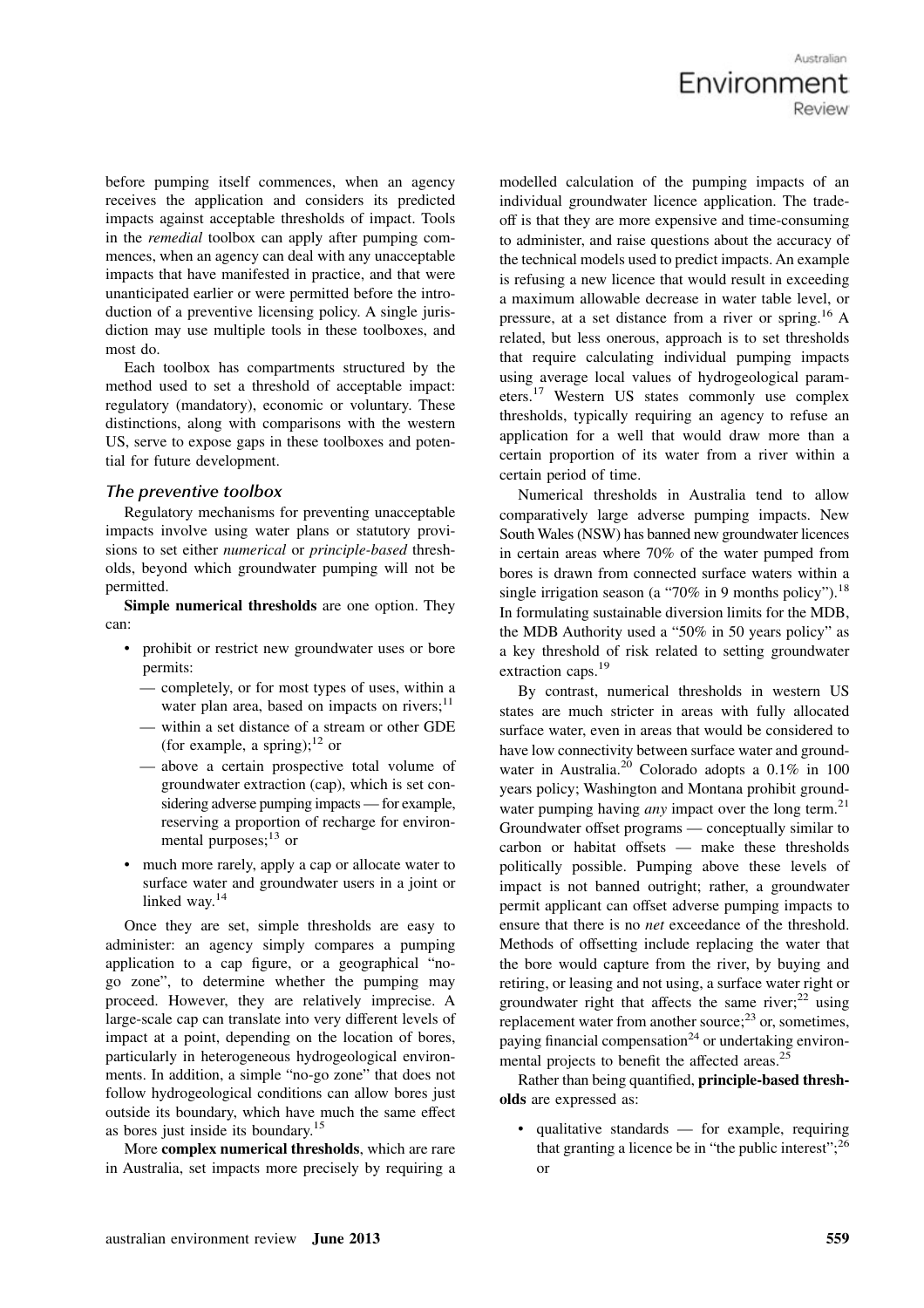a set of specific environmental issues to be considered — for example, the effects of extracting water on ecosystems $^{27}$  and the integrity of watercourses, lakes, springs or aquifers;<sup>28</sup> ecological sustainability; $^{29}$  and similar matters.<sup>30</sup>

In practice, agencies frequently seem unable to specify exactly how they consider these standards and issues, though they appreciate the flexibility that they offer. In addition, courts view the requirements as very broad<sup>31</sup> and are unlikely to offer particularly specific guidance. Policy guidelines setting out detailed deliberative criteria that clearly correspond to these statutory licensing provisions seem very rare. The resulting high degree of discretion afforded to decision makers considering principlebased thresholds means that they are unlikely to be used consistently or systematically to protect rivers or other GDEs. Sometimes these thresholds are assumed to be satisfied if the applicable water plan has not identified the potential for adverse impacts, or the pumping comes within an applicable cap, and no public protest ensues,  $32$ even though caps, for example, are not necessarily set with regard to the same kinds of statutory considerations as apply to the grant of individual licences. $33$  One solution is to set out explicit locally tailored criteria that define principle-based standards, like the public interest, using water plans (as has occurred in New Mexico and Idaho), $34$  regulations that are triggered if public comment raises the issue (as in Oregon),  $35$  or formal implementation guidelines.

The economic and voluntary compartments of the Australian preventive toolbox are almost empty. Some statutes explicitly allow for economic approaches,  $36$ which could regulate effects on GDEs by, for example, charging a pumping fee to constrain groundwater pumping to acceptable levels. These provisions are rarely used for this purpose in practice. $37$  Voluntary tools are theoretically possible — for example, to allow groundwater users to purchase voluntary groundwater offsets before pumping commences, mirroring voluntary carbon offsets and voluntary surface water offsets that have emerged in the Pacific Northwest.<sup>38</sup> These types of formal arrangements to control groundwater pumping impacts have appeared in practice in neither Australia nor the western US in relation to groundwater.

#### *The remedial toolbox*

After pumping begins, and when it becomes obvious that groundwater pumping impacts have become unacceptable, the remedial phase commences. Policy statements about entrenched overallocation suggest that remedial tools are more necessary than one might hope.

The regulatory compartment of the remedial toolbox bristles with possibility, but is rarely used. A water minister often has wide discretion to curtail pumping to protect ecosystems.<sup>39</sup> This rarely occurs in practice, however, other than in fairly uncontroversial or emergency situations — for example, where there has been illegal overuse, or dramatic increases in salinity caused by pumping.<sup>40</sup> Water plans can, and sometimes do, reduce groundwater entitlements<sup>41</sup> or allocations.<sup>42</sup> Bitter experience and ongoing litigation over cutting groundwater entitlements suggest the political wisdom of reducing groundwater allocations, which is perceived as less threatening.<sup>43</sup> Buying back water entitlements or offering "structural adjustment" payments often soothes the sting of regulatory reductions.

Economically determined thresholds of impact are almost unknown. However, one could imagine at least two possibilities that would serve as both preventive and remedial tools. A simple approach could impose fees in areas where GDEs are more "valuable" than average. A more complex approach could impose locationdependent pumping fees that reflect the monetised adverse impacts of groundwater pumping. One approach to valuing these impacts would be to use ecosystem services, which has assisted setting surface water diversion limits in the MDB.<sup>44</sup> Either would encourage groundwater pumpers to locate — or relocate — to areas in which pumping is cheaper and has fewer adverse impacts. Though this would doubtless strike challenges in reflecting environmental costs that vary (probably non-linearly) in time and space, $45$  the underlying concepts are very similar to voluntary trading zone tools, discussed below, and recent NSW policy that requires a large-scale project involving "aquifer interference" to provide a security deposit that reflects "the level of risk to the aquifer or its dependent ecosystems from the proposed activity".<sup>46</sup>

Voluntary tools (as defined here, which neither rely on mandatory thresholds of acceptable impact nor compel a groundwater pumper to act in a particular way) are rare. Existing voluntary tools include one-way water trading rules, which ensure that groundwater entitlements may only be transferred out of a sensitive area, or away from a river-side zone, or from one water source to another, such that adverse pumping impacts diminish over time; $47$  and engineering solutions — for example, pumping water into high-value wetlands, caves or river pools affected by groundwater use.<sup>48</sup> Individuals may also elect to reduce their groundwater pumping voluntarily, on a more informal basis.

In summary, then, Australia's preventive toolbox favours imprecise, relatively high-threshold, macroscale protections that are easy to administer; and little else is widely used in practice. Our remedial toolbox contains regulatory tools that are used even more rarely, and are politically and (in practice) financially burdensome for governments.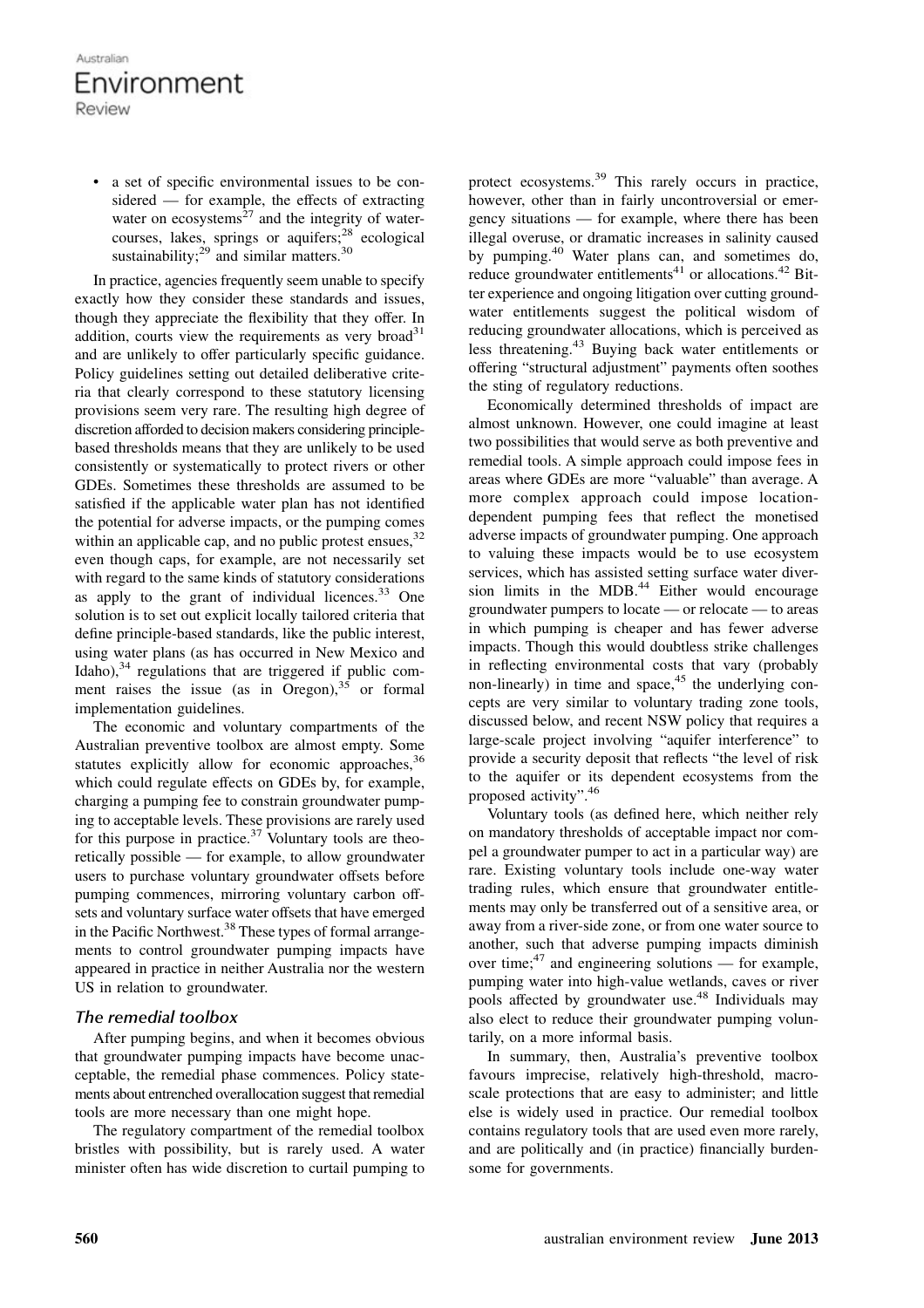Australian Environment

### **Implementation challenges and potential solutions**

Many cross-cutting challenges face laws and policies for controlling adverse groundwater pumping impacts, regardless of the particular tool used.

Groundwater information and burdens of proof: The general paucity of information on the streamconnectedness of aquifers and other information required to predict adverse pumping impacts<sup> $49$ </sup> poses a profound challenge to decision makers. They can respond by taking one or more of the following actions, most of which are emerging slowly in Australia, but are more common in the western US:<sup>50</sup>

- assume that groundwater and surface water are connected, in the absence of evidence to the contrary, at least in high-risk areas — a recommended approach that has largely not been adopted in practice in Australia, though various statutory and policy options are available to do this; $51$
- require applicants to prove that they will have minimal impacts,  $52$  which would require some agencies to confront sensitivities about requiring applicants to undertake potentially expensive investigations; $53$
- grant a licence, conditional on the holder collecting additional data during an initial pumping term;<sup>54</sup> and/or
- invest in studying groundwater-surface water inter- $\arctan^{55}$  in a pragmatic way by systematically prioritising investigations based on groundwater demand, the ecological value of groundwater, and hydrological complexity.<sup>56</sup>

Prioritising protections: There is often little existing scientific knowledge about the locations or water needs of GDEs, and determining their water requirements is an emerging and time-consuming science.<sup>57</sup> A slew of new scientific tools and maps, released after a period of substantial government investment into GDE research, will help identify GDEs,<sup>58</sup> but prioritising them for protection is an ongoing challenge. A number of bases for prioritising GDEs have emerged:

- community values, usually in conjunction with another basis:<sup>59</sup>
- advice from special-purpose technical committees $^{60}$  or regional natural resources agencies; $^{61}$
- pre-existing lists of valuable species or ecosystems — for example, endangered species or Ramsar wetlands, or GDEs within protected areas; $62$
- basic threat assessment (such as the surrounding level of consumptive demand for groundwater); or
- sophisticated multi-criteria or multiple-input risk assessment.<sup>63</sup>

Impacts distributed in time: Long time lags can separate pumping groundwater and impacting streamflow or other GDEs — both because groundwater often moves slowly, and because ecosystems take time to respond to reduced water availability.<sup>64</sup> Australian laws and policies are frequently silent on the time horizons within which impacts must be felt to be considered material. Commonly adopted short-term views<sup>65</sup> can inadvertently "lock in" cumulatively significant future impacts that are considered too distant (or too politically difficult) to worry about. One groundwater expert has suggested that in the MDB, groundwater pumping that commenced in 1993 will deplete streamflow by at least 711 GL/yr by  $2050<sup>66</sup>$  By comparison, this is over a quarter of the volume of water required to be recovered for the environment under the MDB plan. Failing to consider a long enough time horizon could also mean investing in expensive remedial measures that could prove futile in changed future climatic conditions — a current policy issue in Western Australia's drying climate.<sup>67</sup>

Cumulative impacts of licence-exempt groundwater uses: Groundwater uses that do not require a licence — typically domestic or stock bores, and sometimes wells<sup>68</sup> used by extractive industries, such as unconventional gas $^{69}$  — fall outside the scope of many of the tools discussed here, which generally operate only on licensed uses. Several solutions to controlling their individually small, but sometimes cumulatively significant, impacts present themselves. Many are very recent:<sup>70</sup>

- provide for special regulatory controls that apply to licence-exempt uses — for example, plan provisions, ministerial orders, or conditions on the siting of bores, $71$  or monitoring and mitigation requirements for coal-seam gas activities; $72$
- apply a  $\text{cap}^{73}$  or other threshold<sup>74</sup> to all licensable and licence-exempt extraction; or
- remove licence exemptions in areas of intensive groundwater use; $75$  or require a special licence for incidental extraction.<sup>76</sup>

Involving third parties: Water planning processes generally provide for community comment and participation on committees formulating management plans, and some water licensing processes (arguably not enough) also provide for public comment.<sup>77</sup> Western US states almost universally require public comment processes in licensing.<sup>78</sup> Third-party input is particularly valuable in the context of adverse pumping impacts because many GDEs are highly localised and are therefore unlikely to be described in water plans, and scientific data about them are often scarce. However, gaining meaningful third-party input in this context is a significant challenge: public awareness is low; time lags obscure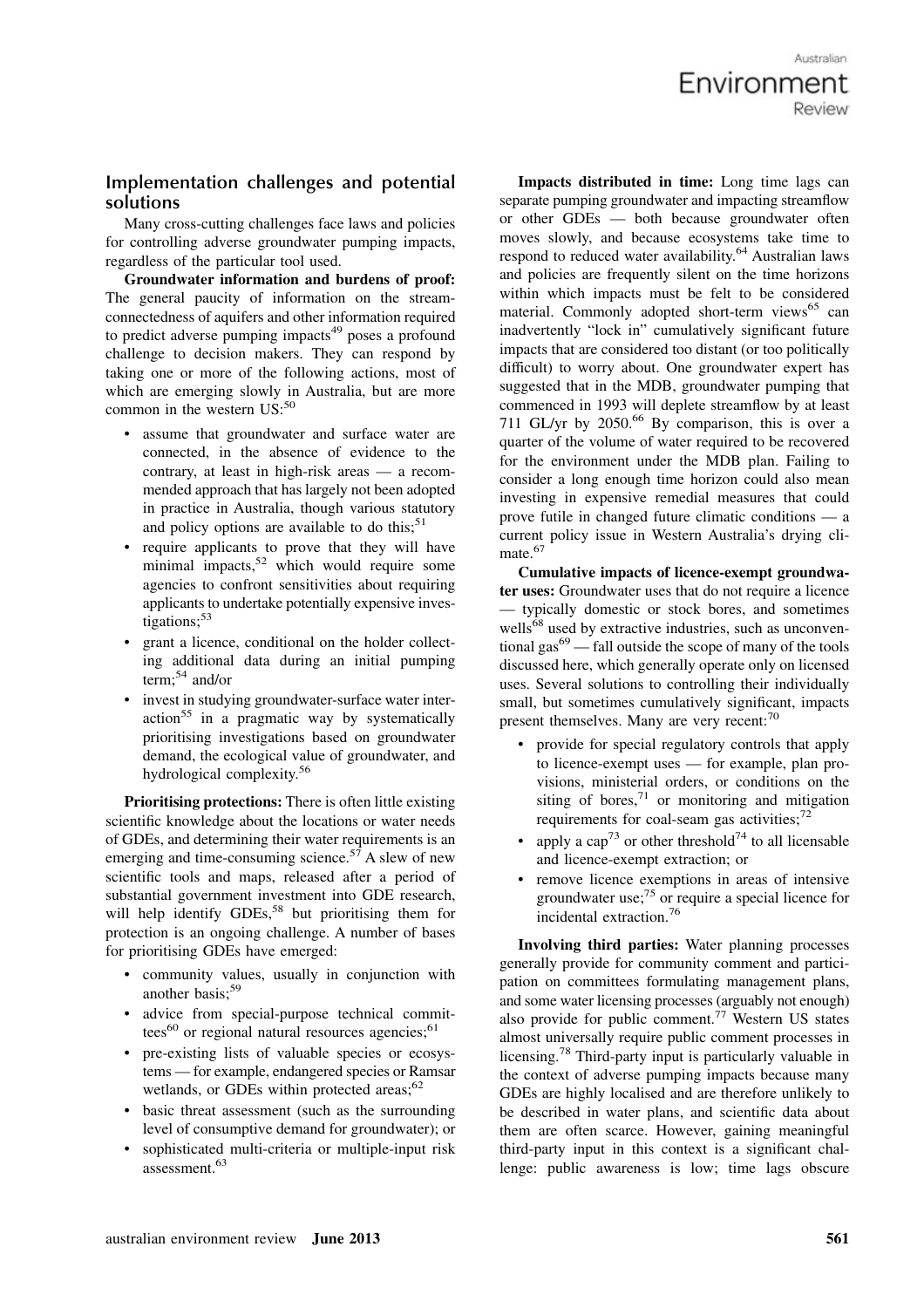connections between groundwater pumping and environmental change; Australian environmental nongovernment organisations (NGOs) are not generally highly engaged with groundwater matters; and environmental water holders and managers seem generally unengaged with groundwater licensing decision makers. On the other hand, new accessible tools such as the Australian National GDE Atlas<sup>79</sup> could help inform agencies and the public about the presence of GDEs near proposed or existing bores. In addition, endangered species issues, which have driven strong concerns for certain GDEs in the western US,<sup>80</sup> are emerging in Australia,<sup>81</sup> building on older movements to protect wilderness caves.<sup>82</sup>

# **Opportunities for Australia**

Australian jurisdictions can improve both the range of mechanisms available to control the adverse impacts of pumping groundwater on rivers and other GDEs, and the implementation of existing mechanisms. With an eye to current economic concerns, and water reform fatigue, the most pragmatic way to pursue these improvements is by working within existing law and policy structures, as far as possible. Based on the analysis above, I offer the following seven recommendations for water agencies and stakeholders:

- 1. Re-emphasise the importance of licence-level considerations, in addition to water plan-level mechanisms (such as caps), in controlling adverse pumping impacts. The former can be more tailored to the local situation than the latter.
- 2. Consider lowering numerical thresholds of pumping impacts deemed to be worth preventing, using a long (or at least explicit) time horizon, and encompassing all groundwater use, whether licensable or not. Focusing on prevention accords with Australia's forward-looking planning philosophy, and will avoid locking in undesirable future impacts that are politically and financially difficult to remedy.
- 3. Consider developing formal groundwater offset programs, building on western US experience and existing mentions in Australian groundwater policy, <sup>83</sup> and current ad hoc and emerging use of them in various groundwater contexts.<sup>84</sup> Offset programs can reduce the political risks of more robustly protecting surface waters in fully allocated catchments, particularly in the context of large, economically significant extractive projects.
- 4. Increase the effectiveness of flexible, principlebased thresholds (such as the "public interest" test, and statutory environmental considerations) by detailing locally specific, compulsory deliberative criteria in water plans or formal implementation guidelines.
- 5. Encourage community and NGO involvement in groundwater licensing and planning by emphasising places, benefits and species that people can relate to  $-$  for example, use the freely available National GDE Atlas, ecosystem services concepts, and connections between groundwater and endangered species to raise awareness.
- 6. Consider developing economic tools using existing powers to impose environment-related pumping fees, $85$  and national policy support. $86$
- 7. Invest in methods and policies for prioritising the protection of GDEs. They are vital to systematically implementing all of the tools discussed here. Consider imposing a burden of proof on groundwater applicants to demonstrate that pumping will not result in unacceptable adverse impacts in high-priority areas.

Together, these measures would help to enhance the Australian toolbox of mechanisms for preventing and remedying the adverse impacts of pumping groundwater on rivers and other GDEs, and increase the effectiveness of our existing tools.

#### Rebecca Nelson

Program Leader, Comparative Groundwater Law & Policy Program and JSD candidate Stanford University and United States Studies Centre at the University of Sydney

This work was carried out with financial support from the Dow Sustainability Program, through the United States Studies Centre, University of Sydney. I gratefully acknowledge the helpful comments of Howard Bamsey, Sandford Clark, Andrew Fahlund, Rob Freeman, Ian Houshold, Peter Hyde and Moya Tomlinson on an earlier version of the article, and the guidance of my JSD committee (Barton H ("Buzz") Thompson Jr, David Freyberg and Michael Wara) in relation to the larger project of which this work forms a part. All opinions expressed here, and any errors, remain my own.

### **Footnotes**

1. Note that in some cases, diverting surface water impacts groundwater supplies and ecosystems by reducing recharge to aquifers in "losing" streams, and laws and policies must deal with this reverse situation — for example, Natural Resources Management Act 2004 (SA), ss 132(1)(a)(iii), 132(1)(c). For reasons of brevity, this article focuses solely on the impacts of pumping groundwater on surface waters and ecosystems.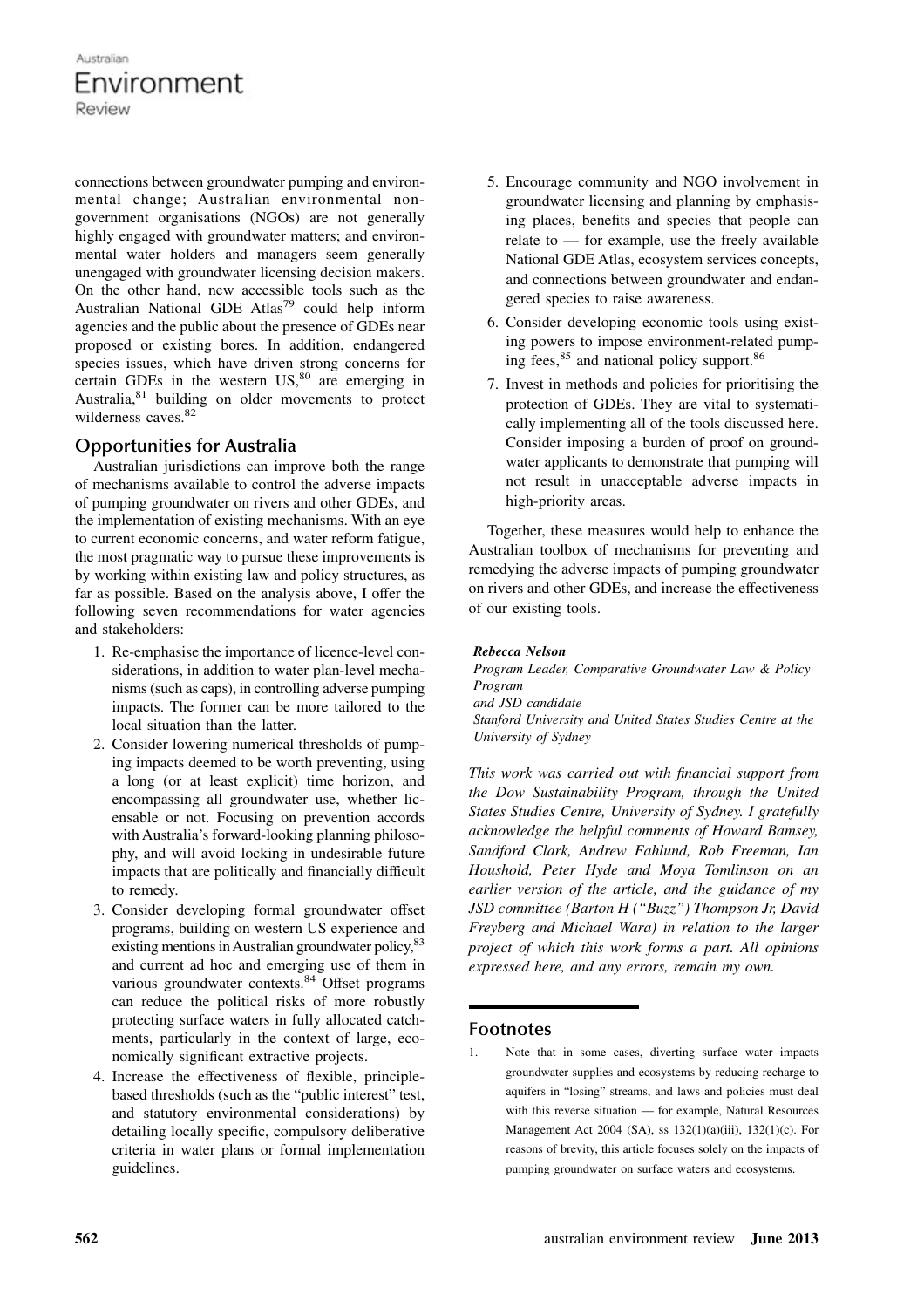- 2. For a formal definition, see C Clifton, B Cossens and C McAuley, A Framework for Assessing the Environmental Water Requirements of Groundwater Dependent Ecosystems: Report 1 Assessment Toolbox, 2007, p 1.
- 3. Sinclair Knight Merz Pty Ltd, Environmental Water Requirements to Maintain Groundwater Dependent Ecosystems, National River Health Program Environmental Flows Initiative Technical Report Number 2, 2001, pp 4, 8.
- 4. M T Guzik et al, "Is the Australian subterranean fauna uniquely diverse?" (2010) 24 Invertebrate Systematics 407, p 411.
- 5. R Nelson, "Unconventional gas and produced water" in Australia's Unconventional Energy Options, ed Committee for Economic Development of Australia, 2012, p 27.
- 6. The dominant system for allocating water in the western US is prior appropriation, under which a right to extract water that developed earlier in time is "senior" to, and more reliable than, a "junior" right that developed later. An administrative permit system generally applies. If there is insufficient water to satisfy all users, the right of the most junior will not be fulfilled, in order, to ensure supply to seniors. See J L Sax et al, Legal Control of Water Resources: Cases and Materials (4th ed), 2006, pp 124–6.
- 7. Sinclair Knight Merz, National Framework for Integrated Management of Connected Groundwater and Surface Water Systems, 2011; M Tomlinson, Ecological Water Requirements of Groundwater Systems: A Knowledge and Policy Review, 2011; National Water Commission, Australia, National Water Planning Report Card 2011, 2011.
- 8. For example, principle-based thresholds: below, nn 26–30 and accompanying text.
- 9. Water plans do very occasionally contain "self-executing" provisions that control pumping that does not need to be licensed: see below, n 71.
- 10. For example, declared subartesian areas in Queensland: Water Act 2000 (Qld), s 1046; Water Regulation 2002 (Qld), Sch 11.
- 11. For example, Water Sharing Plan for the Bega and Brogo Rivers Area Regulated, Unregulated and Alluvial Water Sources 2011 (NSW), cl 54.
- 12. Tomlinson, Ecological Water Requirements, above, n 7, p 127.
- 13. Tomlinson, Ecological Water Requirements, above, n 7, p 17.
- 14. For example, the Peel Valley in New South Wales: Sinclair Knight Merz, National Framework, above, n 7, p 61.
- 15. Interview with Jennifer Fraser, Director, Groundwater and Licensing, Victorian Department of Sustainability and Environment, and Patrick O'Halloran, Manager, Policy and Licensing, Victorian Department of Sustainability and Environment, Melbourne, 24 May 2012. Alternatives to simple no-go zones have been proposed, which would involve a multiple zone approach: R Evans, The Effects of Groundwater Pumping on Stream Flow in Australia: Technical Report, 2007, pp 71–6.
- 16. Tomlinson, Ecological Water Requirements, above, n 7, pp 52, 127.
- 17. For example, "cumulative spring factors": Department of Natural Resources and Mines, Queensland, Great Artesian Basin Resource Operations Plan, 2007, as amended, 2012, cl 39.
- 18. Interview with Michael Williams, Manager, Groundwater, NSW Office of Water, Sydney, 24 July 2012.
- 19. This threshold was used as part of the Recharge Risk Assessment Method process, the results of which were later modified in some cases in the formulation of sustainable diversion limits. Murray-Darling Basin Authority, The Proposed Groundwater Baseline and Sustainable Diversion Limits: Methods Report, 2012, pp 19–20.
- 20. I propose several hypotheses to explain this difference: adverse effects have been less severe in Australia, leading to a correspondingly reduced will to prevent impacts; remedial tools are theoretically easier to administer in Australia, since governments have commonly reserved to themselves the power to reduce entitlements (an act that would attract legal challenge in the western United States, based on being an unconstitutional "taking" of private property without just compensation); and the prior appropriation system brings home the impacts of relatively small adverse impacts to individual surface water right users, as opposed to being diluted among a consumptive pool, which excites correspondingly louder calls to restrain these impacts.
- 21. Postema v Pollution Control Hearings Board (2000) 142 Wn2d 68, p 94; telephone interview with Tim Davis, Water Resources DivisionAdministrator, Montana Department of Natural Resources and Conservation, 2 August 2012.
- 22. For example, Revised Statutes of Nebraska, § 46-715(3)(e); Oregon Administrative Rules, rr 690-505-0610(3)(b), 690-505- 0610(8); telephone interview with Tim Davis, above, n 21 (referring to buying "contract water" from federal government storage projects, for release to a stream).
- 23. For example, discharging water stored using managed aquifer recharge into the river: W Blomquist, T Heikkila and E Schlager, "Institutions and conjunctive water management among three western states" (2001) 41 Natural Resources Journal 653, pp 678–9; Idaho Administrative Code, r 37.03.11.043 (03)(d); telephone interview with Tim Davis, above, n 21.
- 24. Interview with Brian Patton, Planning Bureau Chief, Idaho Water Resource Board, Boise, 31 October 2011; interview with Kent Jones, State Engineer, Utah Division of Water Rights, Salt Lake City, 2 November 2011 (describing an early practice of accepting monetary compensation, which occurs less often now).
- 25. Department of Ecology, Washington (state), Focus on Mitigation in the Yakima Basin, 2012, p 2, available at https:// fortress.wa.gov; interview with Brian Walsh, Policy and Planning Section Manager, Water Resources Program, Washington Department of Ecology, Lacey, 27 October 2011; interview with Kevin Rein, Deputy State Engineer, Colorado Division of Water Resources, Denver, 7 November 2011 (in relation to the Colorado Water Conservation Board allowing injury to an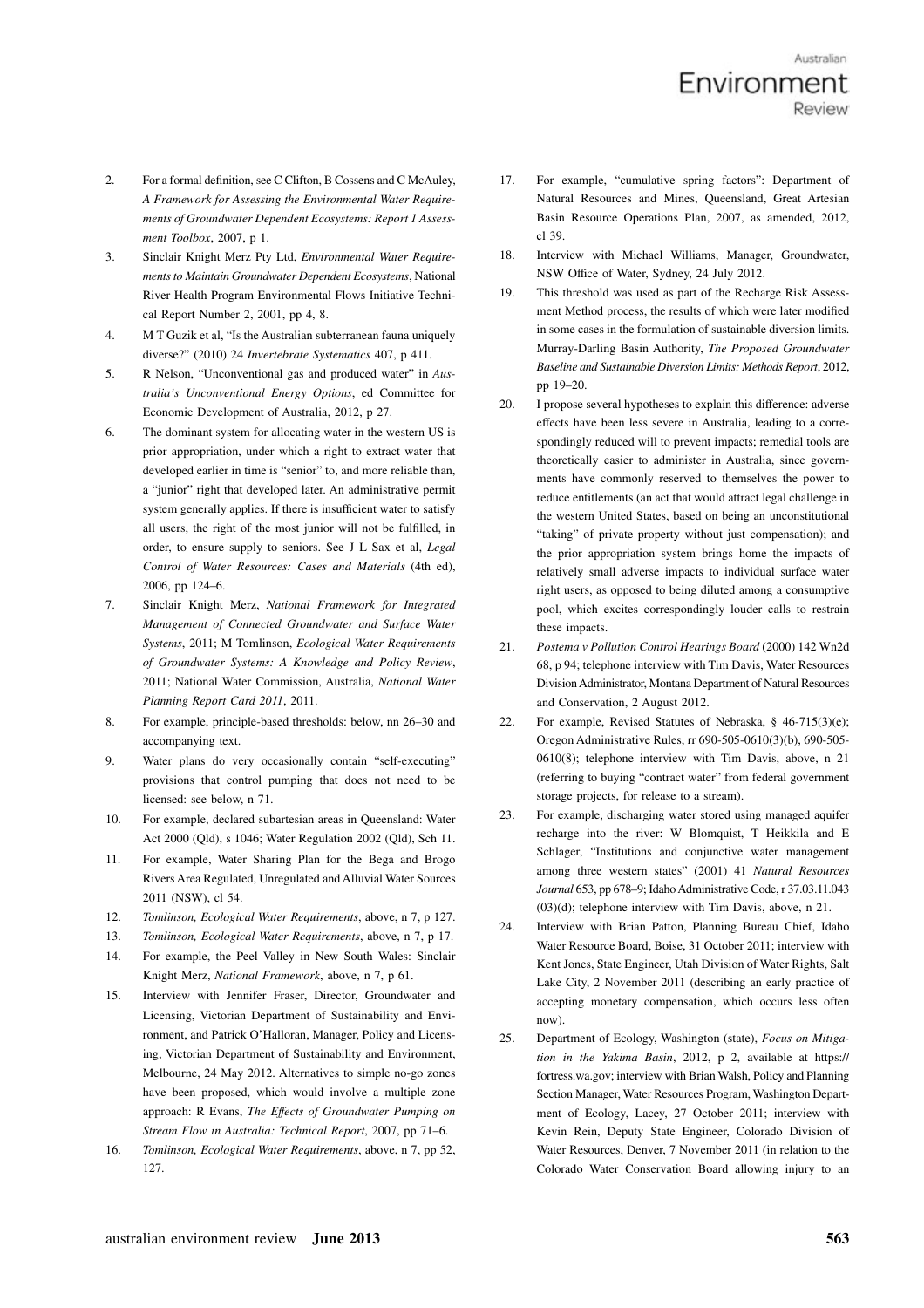instream flow right in return for another measure of environmental value if, for example, replacement water cannot be found). Note that some states specifically exclude certain types of offsetting measures by statute — for example, Colorado Revised Statutes, § 37-92-103(9) (prohibiting offsetting by removing vegetation that uses groundwater).

- 26. Natural Resources Management Act 2004 (SA), ss 147(6)(a), 149(3)(b), 150(8)(b), 156(3)(b), 157(5)(b); Water Act 2000 (Qld), s 210(1)(i); Rights in Water and Irrigation Act 1914 (WA), Sch 1 cl 7(2)(a).
- 27. Water Act 2000 (Qld), s 210(e).
- 28. Water Act 2000 (Qld), s 210(f); Water Act 1989 (Vic), s 40(1)(d)(ii).
- 29. Rights in Water and Irrigation Act 1914 (WA), Sch 1 cl 7(2)(b), (c); Water Act 1989 (Vic), s  $40(1)(g)$ ; Water Management Act 1999 (Tas), s 63(1)(c).
- 30. Water Act 1989 (Vic), s 40(1)(c); Water Act 1992 (NT), ss 71C(3)(b), 90(1)(e); Water Management Act 2000 (NSW), 63(2)(b).
- 31. For example, Minister for Environment and Conservation v Simes (2007) 98 SASR 481; 153 LGERA 225; [2007] SASC 248; BC200705228 at [48]; Harvey v Minister Administering the Water Management Act 2000 (2008) 160 LGERA 50; [2008] NSWLEC 165; BC200804598 at [74]–[75].
- 32. Telephone interview with Saji Joseph, Director, National and State Water Policy Water Resources Strategy, Water and Catchments Division, Department of Natural Resources and Mines, Queensland, 19 July 2012; interview with Jennifer Fraser and Patrick O'Halloran, above, n 15.
- 33. For example, in Victoria, groundwater caps, which are termed "permissible consumptive volumes", are not required to be set after technical assessments of resource sustainability or the requirements of GDEs, but statutory licensing requirements refer to a range of very specific environmental issues: interview with Jennifer Fraser and Patrick O'Halloran, above, n 15; Water Act 1989 (Vic), s 53(b).
- 34. New Mexico Statutes, § 72-14-3.1(C)(11); A Weeks, "Defining the public interest: administrative narrowing and broadening of the public interest in response to the statutory silence of water codes" (2010) 50 Natural Resources Journal 255, pp 283–5; Taos Regional Water Planning Steering Committee, Taos Regional Water Plan: Volume  $1 -$  Water Plan, 2008, pp 2-5–2-10, available at www.ose.state.nm.us; In the Matter of Application for Permit No 37-20742 in the Name of Robert G Friedman, Idaho Department of Water Resources, 25 August 2003, Idaho Department of Water Resources Decisions 21, ¶ 19 (describing the Blaine County Local Public Interest Water Policy).
- 35. Oregon Revised Statutes, §§ 537.153(2), 537.170(8) (setting out detailed criteria that must be considered if a public protest against a groundwater application is made, which overcomes a presumption that granting an application would be in the public interest).
- 36. For example, Natural Resources Management Act 2004 (SA), s 103.
- 37. Telephone interview with Michael Fuller, Acting Director, Water Planning and Management, Department of Environment, Water and Natural Resources, South Australia, 11 September 2012 (in relation to the use of a natural resources management levy for a variety of activities, none of which directly related to environmental impacts).
- 38. T Reeve, "Harnessing a voluntary market to restore flow to dewatered rivers and streams", Global Water Forum, 2012, available at www.globalwaterforum.org.
- 39. For example, Natural Resources Management Act 2004 (SA), ss 132(1)(a)(i), 132(1)(d), 132(1)(e), 132(2), 132(5).
- 40. Telephone interview with Susan Worley, Branch Manager, Water Allocation Planning, Department of Water, Western Australia, 6 September 2012; telephone interview with Ingrid Franssen, Manager Policy, Department of Environment, Water and Natural Resources, South Australia, 11 September 2012 (referring to a Notice of Prohibition on Water Use in the Polda Basin in the Musgrave Prescribed Wells Area).
- 41. National Water Commission, National Water Planning Report Card, above, n 7, p 385 (in relation to the Lower Gascoyne River Groundwater and Surface Water Allocation Plan 2010); interview with Ingrid Franssen, above, n 40 (referring to the Clare Valley, McLaren Vale, and Tatiara Prescribed Wells areas).
- 42. Interview with Simon Cowan, Manager, Groundwater and Unregulated Systems, Goulburn-Murray Water, Tatura, Victoria, 30 July 2012 (describing seasonal allocations based on groundwater trigger levels that are set to maintain the direction of groundwater flow to avoid undesirable movement of saline groundwater); Natural Resource Management Standing Committee, Case Examples of Managing Overallocated Groundwater Systems, 2002, p 4.
- 43. NSW Office of Water, "Achieving Sustainable Groundwater Entitlements Program", 2011, available at www.water.nsw.gov .au; ICM Agriculture Pty Ltd v Commonwealth (2009) 240 CLR 140; 170 LGERA 373; [2009] HCA 51; BC200911041; interview with Michael Williams, above, n 18.
- 44. CSIRO, Assessment of the Ecological and Economic Benefits of Environmental Water in the Murray-Darling Basin: The Final Report to the Murray-Darling Basin Authority from the CSIRO Multiple Benefits of the Basin Plan Project, 2012, p 23.
- 45. Productivity Commission, Australian Government, Water Rights Arrangements in Australia and Overseas, 2003; Agriculture and Resource Management Council of Australia and New Zealand and Standing Committee on Agriculture and Resource Management, Allocation and Use of Groundwater: A National Framework for Improved Groundwater Management in Australia — Policy Position Paper for Advice to States and Territories, 1996, p 12, available at www.environment.gov.au.
- 46. NSW Office of Water, NSW Aquifer Interference Policy: NSW Government Policy for the Licensing and Assessment of Aquifer Interference Activities, 2012, p 30.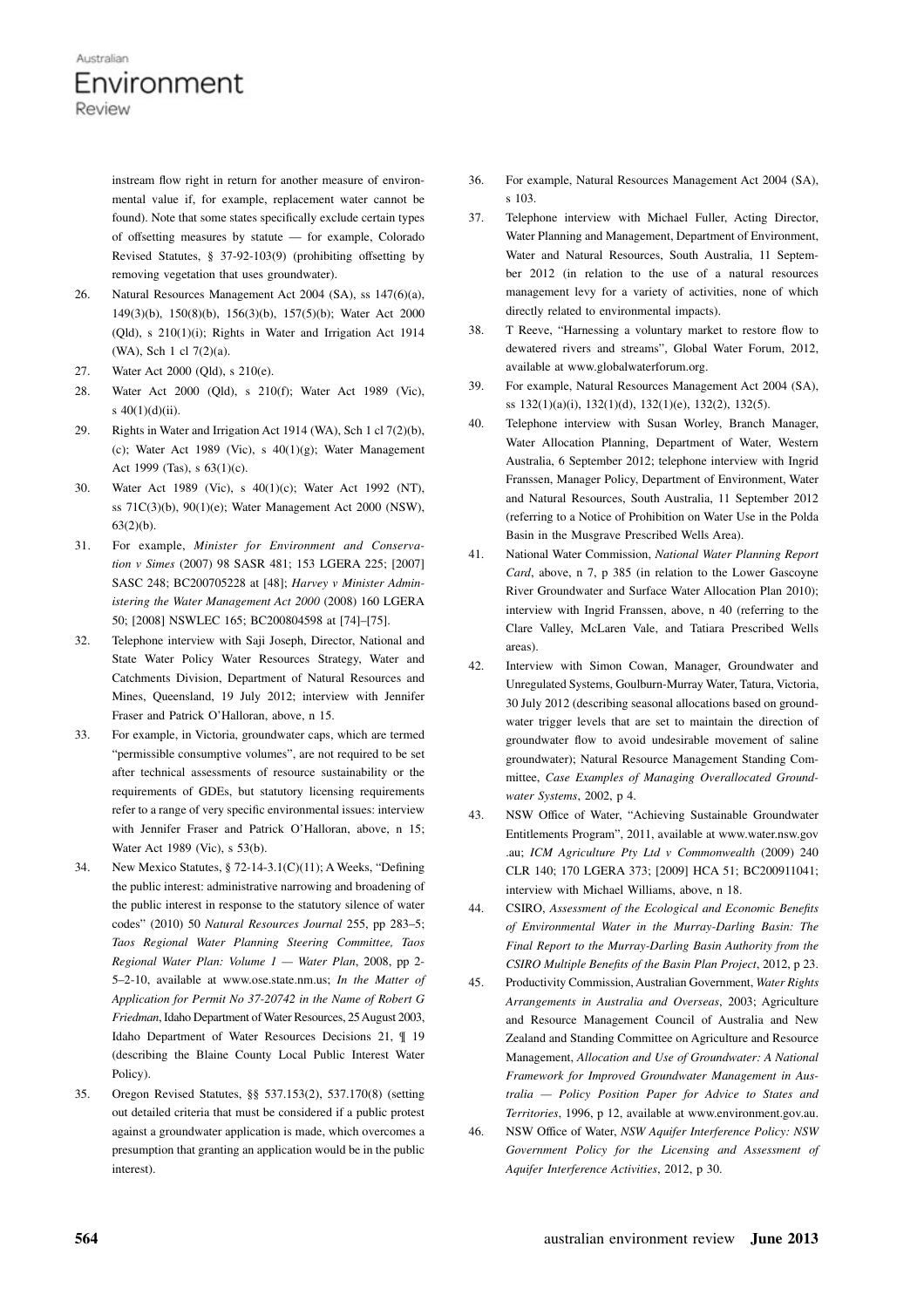- 47. Interview with Robert Knowles, Water Resources Officer, Goulburn-Murray Water, Tatura, Victoria, 30 July 2012 (referring to the Lower Ovens River water plan encouraging the movement of water extraction from shallower, highly streamconnected aquifers to deeper, less connected aquifers); Sinclair Knight Merz, National Framework, above, n 7, pp 55, 70–1; Goulburn-Murray Water, Upper Ovens River Water Supply Protection Area Water Management Plan, 2012, pp 44–7.
- 48. Interview with Susan Worley, above, n 40; Tomlinson, Ecological Water Requirements, above, n 7, pp 131–2.
- 49. For a general overview of the reasons behind this paucity of information in relation to GDEs, and the information required to make decisions about protecting GDEs, see B H Thompson Jr, "Beyond connections: pursuing multidimensional conjunctive management" (2011) 47 Idaho Law Review 273, pp 298–301.
- 50. For examples of western US positions on these matters, see Simpson v Bijou Irrigation Co 69 P3d 50, 59 n 7 (Colorado 2003), pp 26–7 (in relation to presuming that groundwater and surface water are connected); interview with Tim Davis, above, n 21 (requiring an applicant for a groundwater permit in a closed basin to submit a formal hydrogeological assessment for the application even to be considered); P Barroll, "Regulation of water versus hydrologic reality in New Mexico" (2003) 2 Southwest Hydrology 20, p 21 (granting a temporary permit with a requirement to acquire more information); Revised Code of Washington, § 90.03.290 (providing for a preliminary permit, with the holder to provide further information required by the water agency within the period of the permit). In relation to scientific investigations, see below, n 56 for Montana's approach.
- 51. P Cullen, "Flying blind: the disconnect between groundwater and policy", 10th Murray-Darling Basin Groundwater Workshop, 19 September 2006, p 4; C J Nevill, "Managing cumulative impacts: groundwater reform in the Murray-Darling Basin, Australia" (2009) 23 Water Resources Management 2605, p 2618; National Water Commission, The National Water Initiative — Securing Australia's Water Future: 2011 Assessment, 2011, p 100; I Fullagar, Rivers & Aquifers: Towards Conjunctive Water Management (Workshop Proceedings), 2004, p 2; telephone interview with Ludovic Schmidt, Manager, Water Management Branch, Department of Primary Industries, Parks, Water and Environment, Tasmania, 13 July 2012 (does presume a high level of connectivity in the context of water plans, in the absence of data on the matter, but only one water plan includes groundwater so far, being the Sassafras Wesley Vale Water Management Plan 2012); Water Act 2000 (Qld), s 1006.
- 52. For example, Natural Resources Management Act 2004 (SA), s 147(1)(c).
- 53. For example, interviews with Simon Cowan, above, n 42, and Robert Knowles, above, n 47.
- 54. Department of Sustainability and Environment, Victoria, *Poli*cies for Managing Take and Use Licences, 21 September 2010, cl 15.
- 55. Such investigations have become very widespread in Australia. A recent wide-ranging example is Sinclair Knight Merz, Impacts of Groundwater Extraction on Streamflow in Selected Catchments throughout Australia, Waterlines Report 84, 2012.
- 56. For example, R Sheldon, Groundwater and Surface Water Connectivity in Tasmania: Preliminary Assessment and Risk Analysis, 2011, pp 52–77, available at www.stors.tas.gov.au; Clark Fork River Basin Task Force, Department of Geography, University of Montana and Montana Department of Natural Resources and Conservation, Proceedings of the Montana Conjunctive Water Management Conference, 8–9 June 2009, pp 2–3, 10, available at http://dnrc.mt.gov.
- 57. Tomlinson, Ecological Water Requirements, above, n 7, p 28; telephone interview with Moya Tomlinson, Principal Policy Officer, Groundwater Policy Unit, National and State Water Policy, Water Resource Strategy, Department of Natural Resources and Mines, Queensland, 16 July 2012.
- 58. For example, Australian Government, Bureau of Meteorology, Atlas of Groundwater Dependent Ecosystems, available at www.bom.gov.au; D Eamus, Identifying Groundwater Dependent Ecosystems: A Guide for Land and Water Managers, 2009; S Richardson et al, Australian Groundwater-Dependent Ecosystems Toolbox: Part 1: Assessment Framework, Waterlines Report Series No 69, 2011; P Howe and J Pritchard, A Framework for Assessing the Environmental Water Requirements of Groundwater Dependent Ecosystems: Report 3 — Implementation, 2007; interview with Ingrid Franssen, above, n 40 (describing a project to list, map and analyse the probability that wetlands around the state are connected to groundwater, to inform water planning processes); P E Dressel et al, Mapping Terrestrial Groundwater Dependent Ecosystems: Method Development and Example Output, 2010; for an overview of National Water Commission-funded projects, see http://archive.nwc.gov.au.
- 59. Interview with Moya Tomlinson, above, n 57 (referring to the Environmental Flows Assessment Program process); interview with Ingrid Franssen, above, n 40 (in relation to identifying GDEs in the Clare Valley).
- 60. Queensland's water planning framework involves setting up a special-purpose technical reference panel to assist in the preparation of each water plan. In a few cases, this process has included identifying and assessing the water requirements of "high priority" GDEs: interview with Saji Joseph, above, n 32; interview with Moya Tomlinson, above, n 57; SKM, Callide Groundwater Dependent Ecosystem Assessment: Fitzroy Basin Water Resource Plan, 2008, available at www.mackay.qld.gov.au.
- 61. Interview with Jennifer Fraser and Patrick O'Halloran, above, n 15.
- 62. In New South Wales, regional plans set out a list of "high priority GDEs" — typically those that are present on an external register. The comprehensiveness of these lists varies